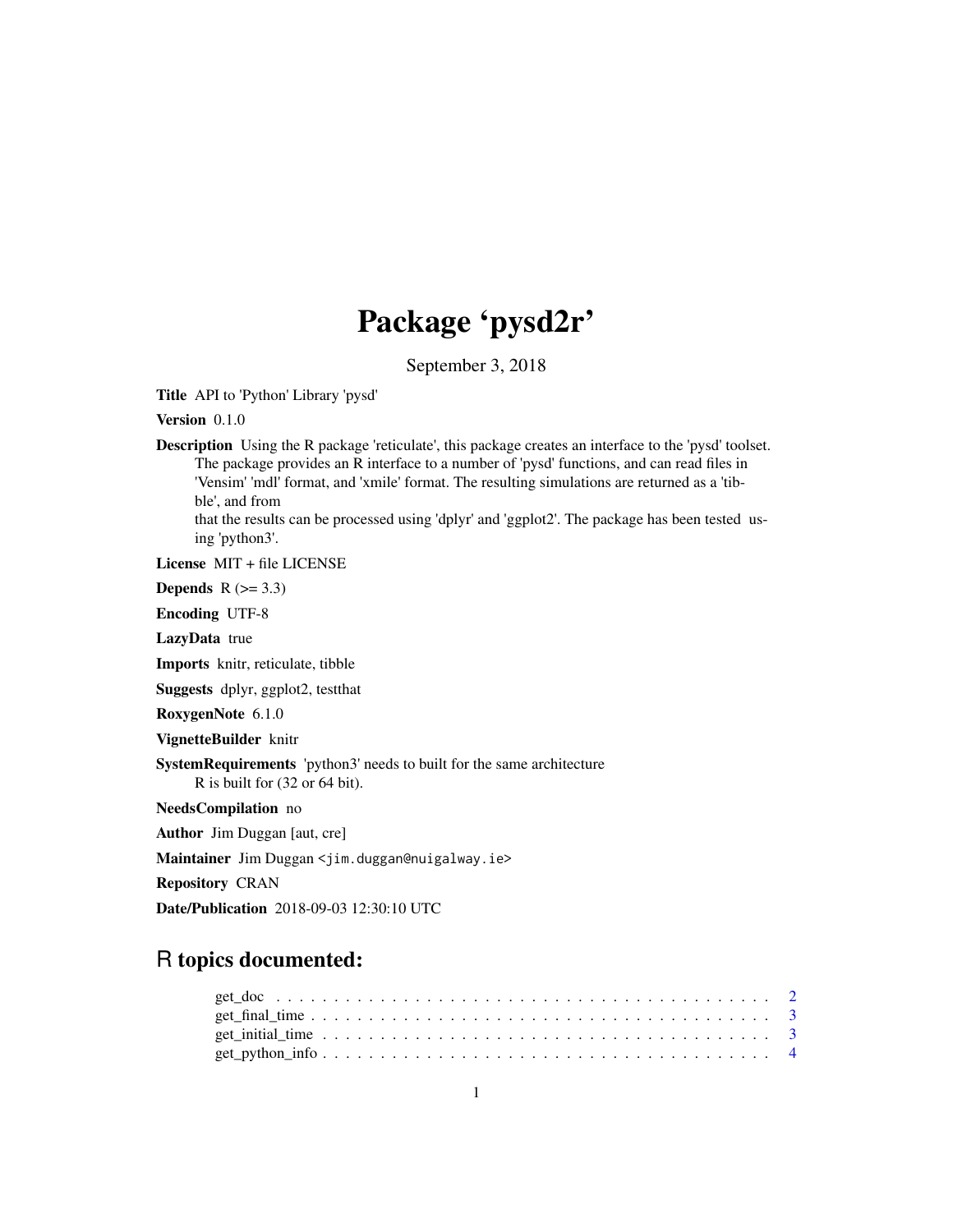#### <span id="page-1-0"></span>2 get\_doc

| Index |  |
|-------|--|

# get\_doc *Formats a table of variable names*

# Description

get\_doc() Get mode variable names

# Usage

get\_doc(o)

# Arguments

o is the ipysd S3 object

#### Value

tibble

# Examples

```
## Not run:
target <- system.file("models/vensim", "Population.mdl", package = "pysd2r")
py <- pysd_connect()
py <- read_vensim(py, target)
mdoc <- get_doc(py)
## End(Not run)
```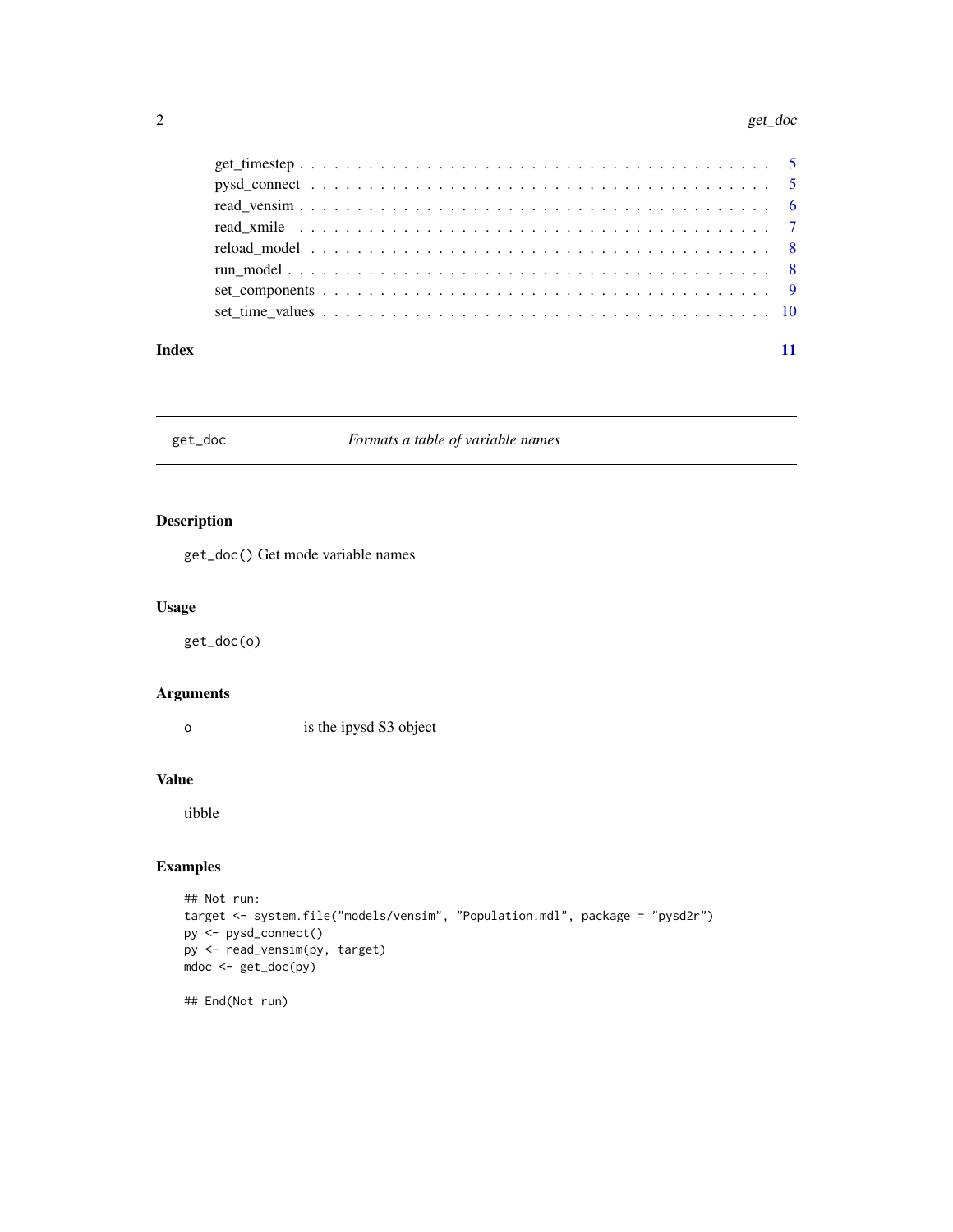<span id="page-2-0"></span>get\_final\_time *Gets the final time from the model*

### Description

get\_timestep uses pysd to fetch the time step from the model

#### Usage

get\_final\_time(o)

#### Arguments

o is the ipysd S3 object

# Details

As it's a generic function, this call is dispatched to set\_component.isdpy

#### Value

The finaltime

# Examples

```
## Not run:
target <- system.file("models/vensim", "Population.mdl", package = "pysd2r")
py <- pysd_connect()
py <- read_vensim(py, target)
final_time <- get_final_time(py)
## End(Not run)
```
get\_initial\_time *Gets the initial time from the model*

# Description

get\_initial\_time uses pysd to fetch the time step from the model

# Usage

```
get_initial_time(o)
```
#### Arguments

o is the ipysd S3 object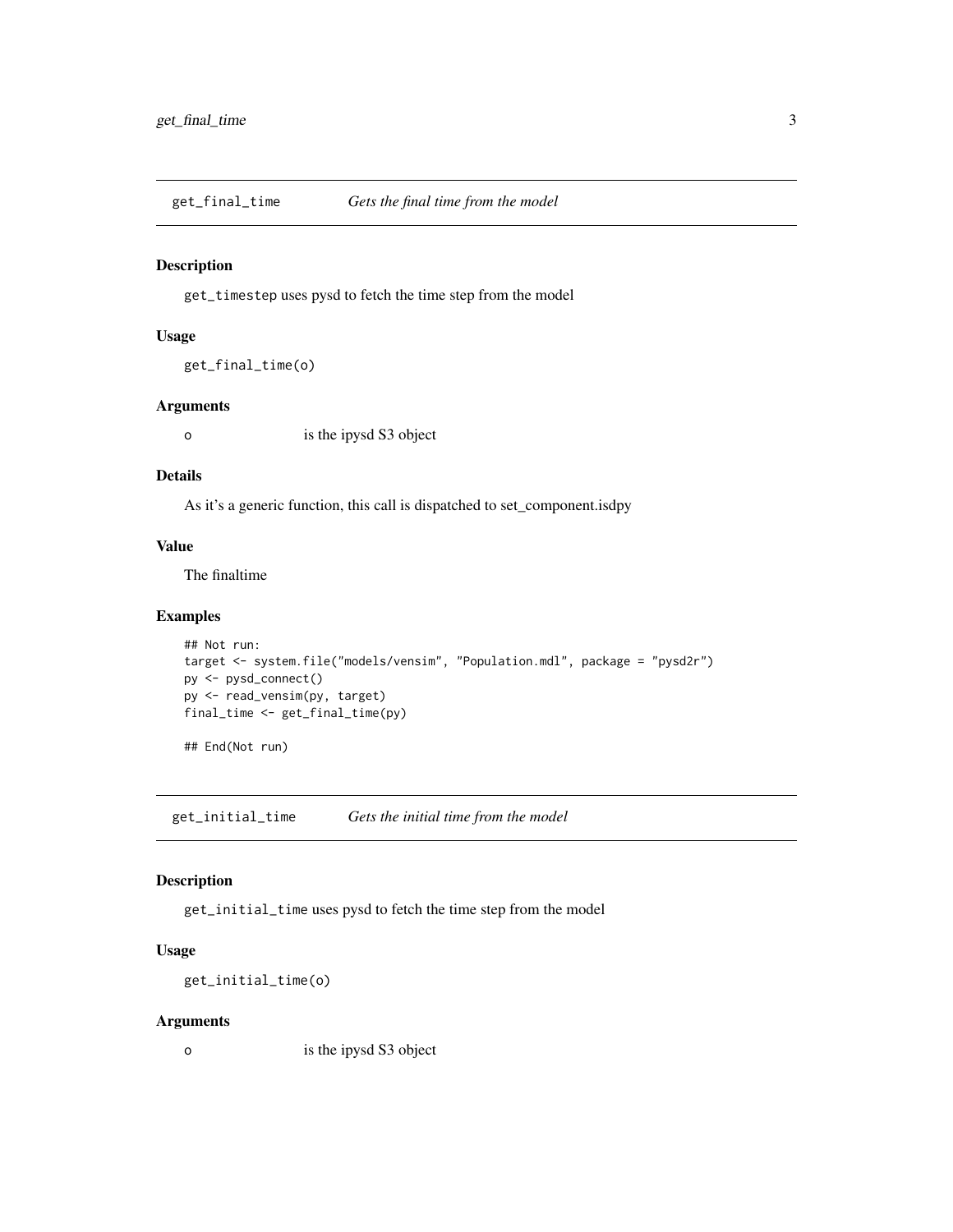# <span id="page-3-0"></span>Details

As it's a generic function, this call is dispatched to set\_component.isdpy

# Value

The initial time

# Examples

```
## Not run:
target <- system.file("models/vensim", "Population.mdl", package = "pysd2r")
py <- pysd_connect()
py <- read_vensim(py, target)
initial_time <- get_initial_time(py)
## End(Not run)
```
get\_python\_info *Gets the current python configuration for reticulate*

#### Description

get\_python\_info returns information on what version of python is being used with reticulate

# Usage

get\_python\_info()

# Value

python information

# Examples

## Not run: get\_python\_info()

## End(Not run)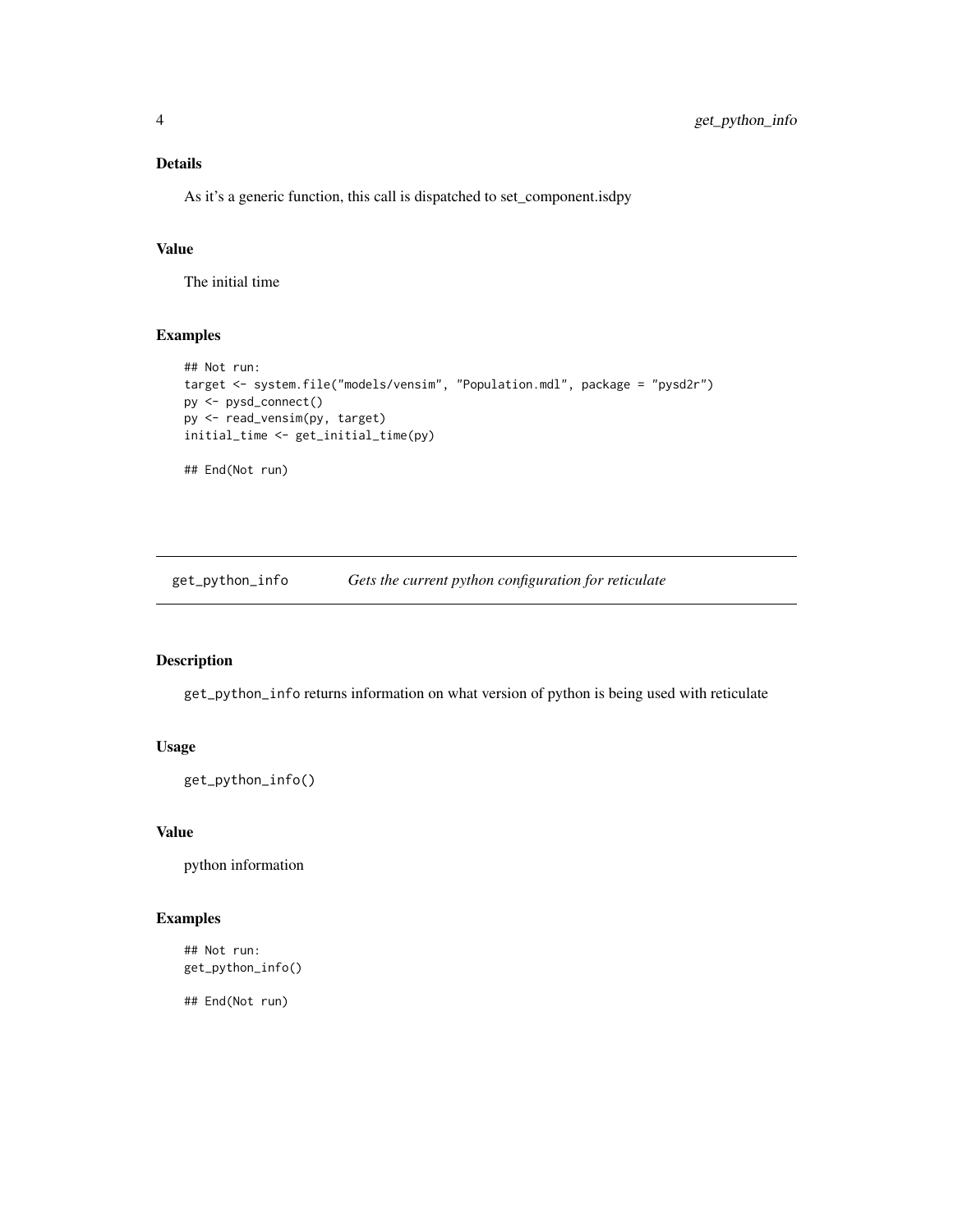<span id="page-4-0"></span>

# Description

get\_timestep uses pysd to fetch the time step from the model

#### Usage

get\_timestep(o)

#### Arguments

o is the ipysd S3 object

### Details

As it's a generic function, this call is dispatched to set\_component.isdpy

# Value

The simulation time step

# Examples

```
## Not run:
target <- system.file("models/vensim", "Population.mdl", package = "pysd2r")
py <- pysd_connect()
py <- read_vensim(py, target)
time_step <- get_timestep(py)
```
## End(Not run)

pysd\_connect *Creates an object to facilitate interaction with pysd*

#### Description

pysd\_connect returns a ipysd object to the calling program. This object will contain a link variable to pysd and will subsequently store a reference to the simulation model in pysd.

#### Usage

pysd\_connect()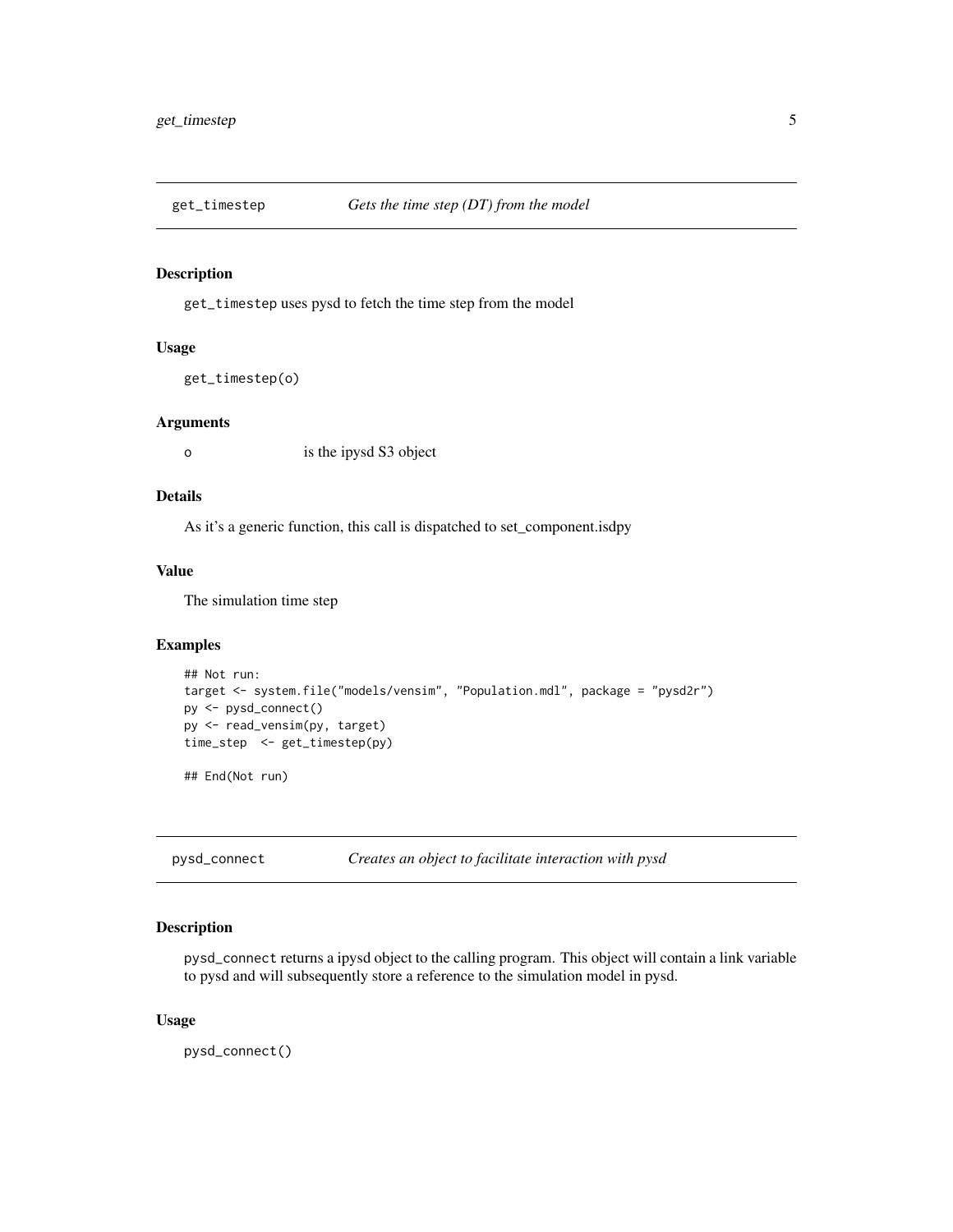# <span id="page-5-0"></span>Details

#### [Link to pysd](https://pysd.readthedocs.io/en/master/)

The result is used as a parameter for read\_vensim() & read\_xmile() functions

#### Value

An S3 object of class ipysd

# Examples

## Not run: py pysd\_connect() ## End(Not run)

read\_vensim *Loads a Vensim simulation file (mdl)*

# Description

read\_vensim() calls pysd.read\_vensim() and stores the object for further use. This is a key object, as it relates to a model and it can support a number of functions (e.g. model run, parameter changes)

#### Usage

```
read_vensim(o, file)
```
#### Arguments

|      | is the ipysd S3 object                                                      |
|------|-----------------------------------------------------------------------------|
| file | is the filename and path for the Vensim mdl file that needs to be simulated |

#### Details

The result is used as a parameter for simulation calls.

As it's a generic function, this call is dispatched to read\_vensim.isdpy

# Value

An S3 object of class ipysd that will contain a reference to the model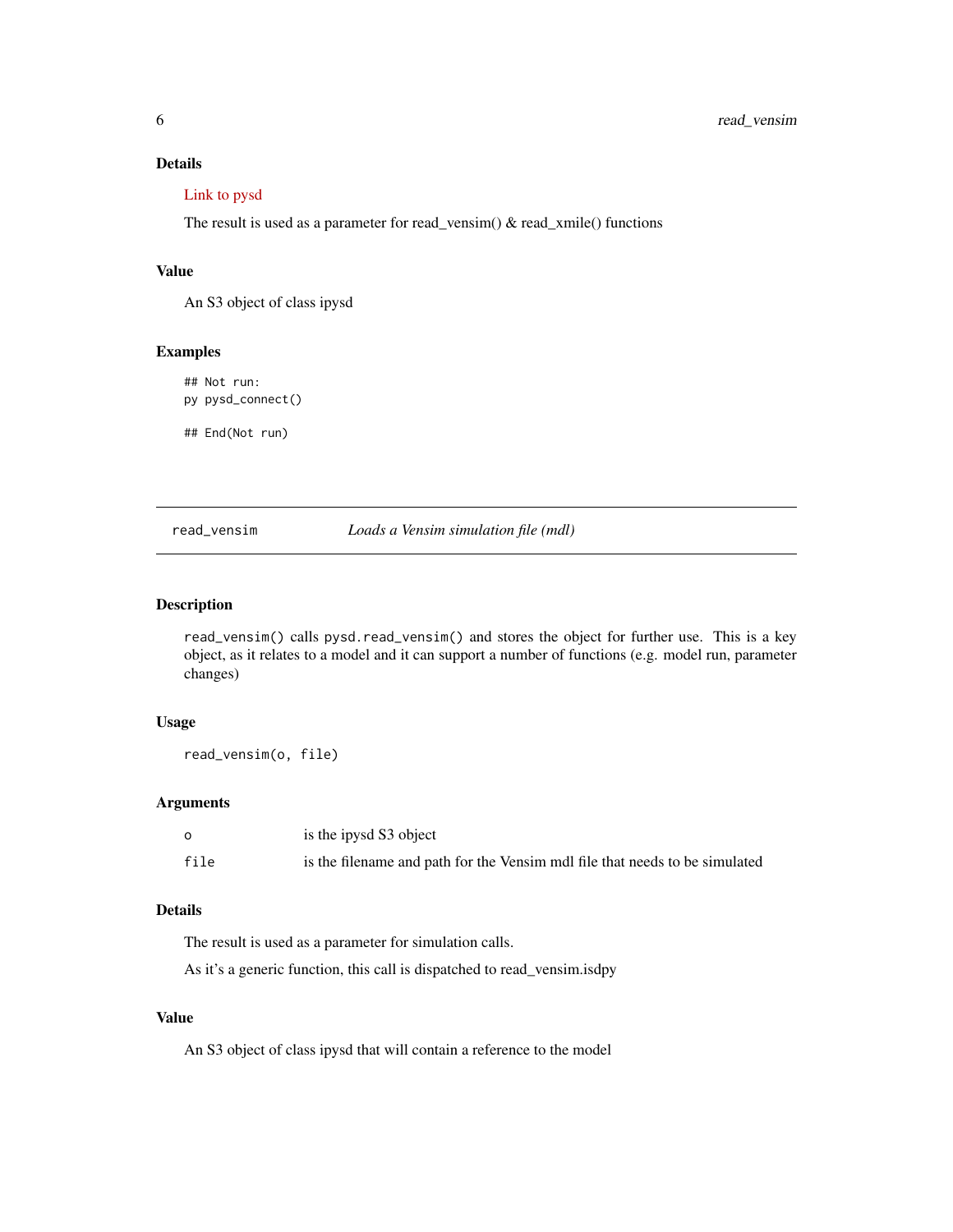# <span id="page-6-0"></span>read\_xmile 7

#### Examples

```
## Not run:
target <- system.file("models/vensim", "Population.mdl", package = "pysd2r")
py <- pysd_connect()
read_vensim(py, target)
## End(Not run)
```
read\_xmile *Loads a XMILE simulation file (.xmile)*

# Description

read\_xmile() calls pysd.read\_xmile() and stores the object for further use. This is a key object, as it relates to a model and it can support a number of functions (e.g. model run, parameter changes)

# Usage

read\_xmile(o, file)

# Arguments

|      | is the ipysd S3 object                                                      |
|------|-----------------------------------------------------------------------------|
| file | is the filename and path for the Vensim mdl file that needs to be simulated |

# Details

The result is used as a parameter for simulation calls.

As it's a generic function, this call is dispatched to read\_xmile.isdpy

# Value

An S3 object of class ipysd that will contain a reference to the model

# Examples

```
## Not run:
target <- system.file("models/xmile", "Population.xmile", package = "pysd2r")
py <- pysd_connect()
read_xmile(py, target)
## End(Not run)
```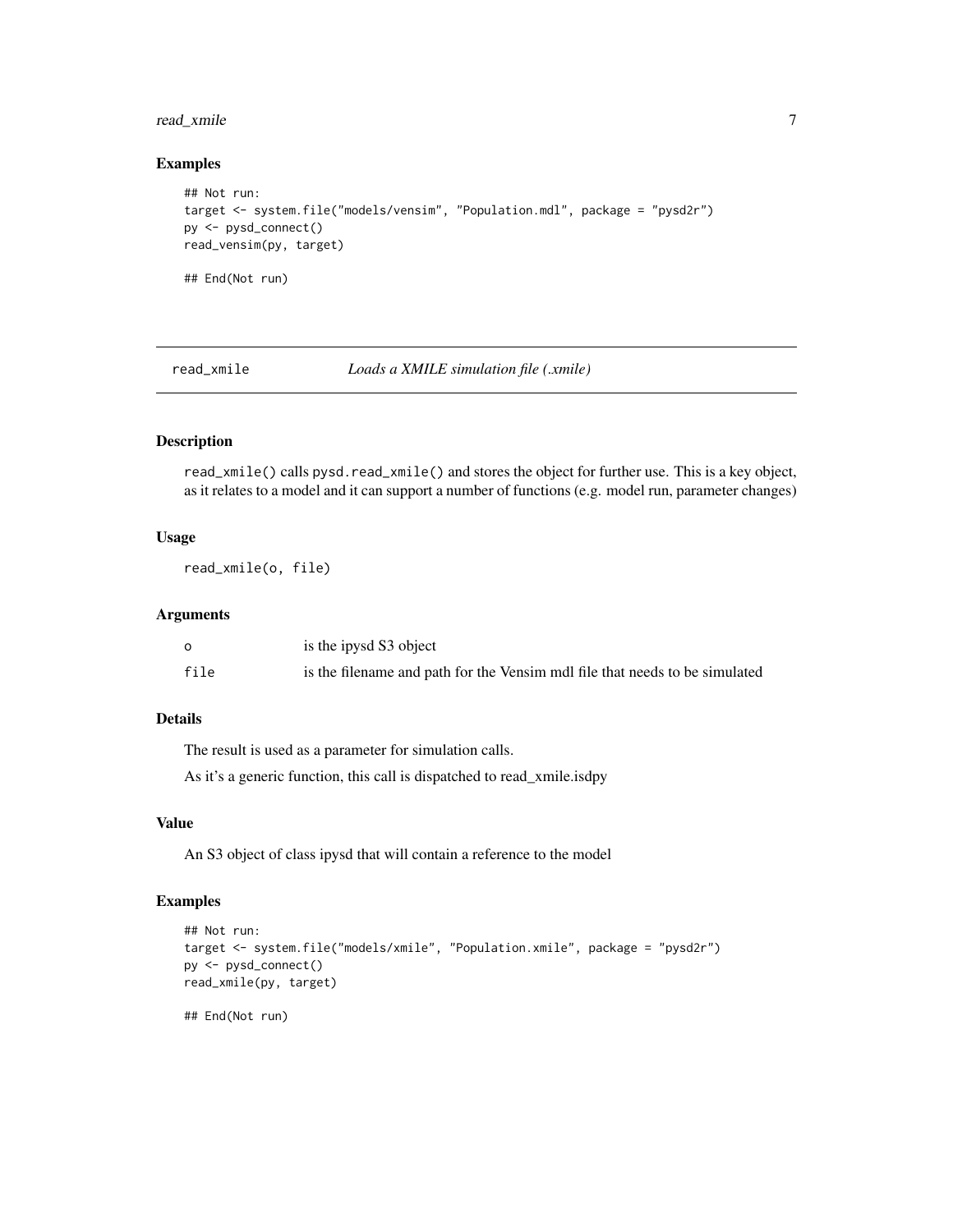<span id="page-7-0"></span>

# Description

reload\_model() Reloads the model

#### Usage

reload\_model(o)

#### Arguments

o is the ipysd S3 object

### Value

ipysd object

# Examples

```
## Not run:
target <- system.file("models/vensim", "Population.mdl", package = "pysd2r")
py <- pysd_connect()
py <- read_vensim(py, target)
set_time_values(py,0,10,0.5)
py<-reload_model(py)
```
## End(Not run)

run\_model *Runs a simulation model*

# Description

run\_model() calls run in pysd and returns all the simulation output in tidy data format (tibble)

#### Usage

```
run_model(o)
```
#### Arguments

o is the ipysd S3 object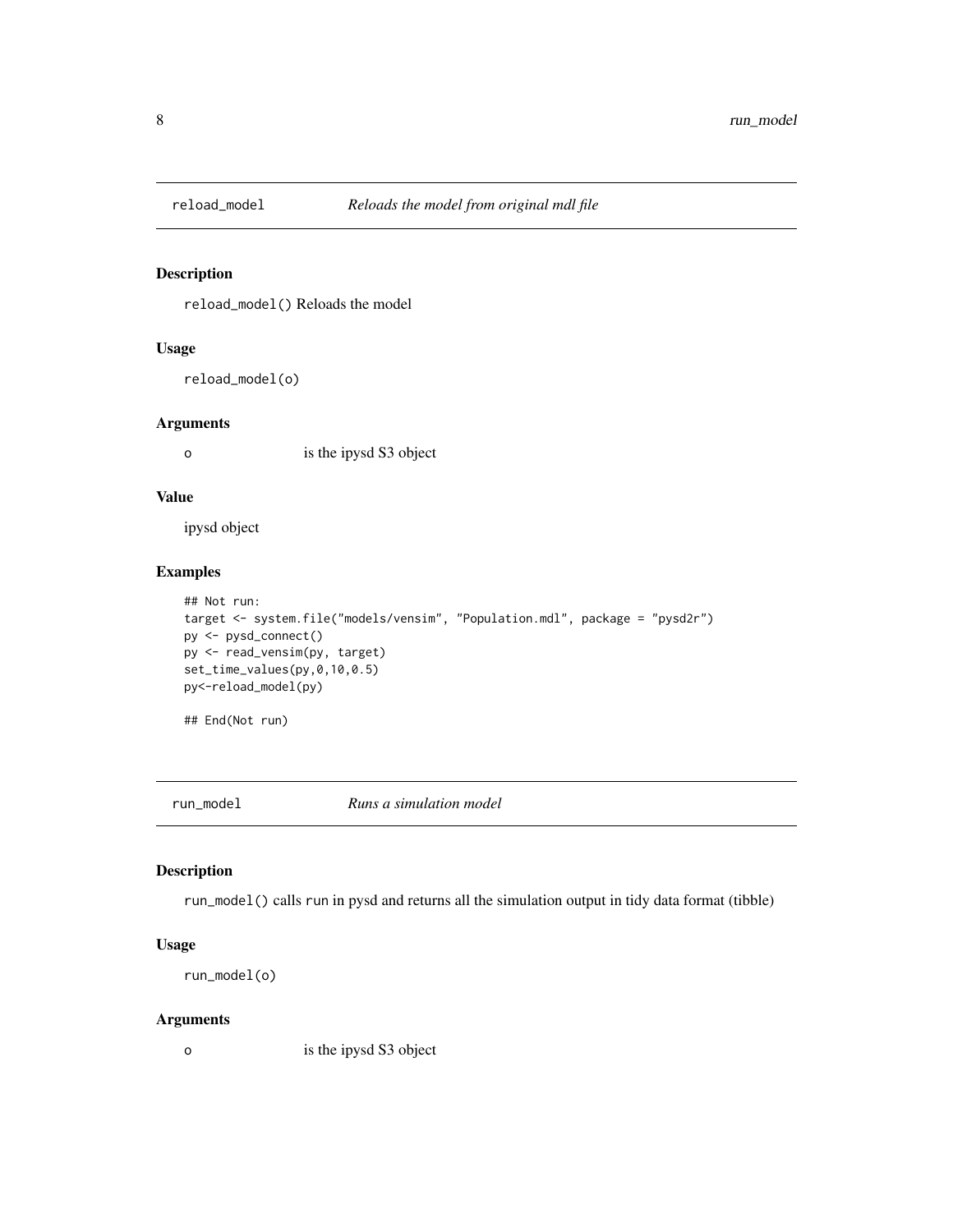<span id="page-8-0"></span>set\_components 9

# Details

As it's a generic function, this call is dispatched to run\_model.isdpy

#### Value

tibble containing the simulation results

#### Examples

```
## Not run:
target <- system.file("models/vensim", "Population.mdl", package = "pysd2r")
py <- pysd_connect()
py <- read_vensim(py, target)
results <- run_model(py)
## End(Not run)
```
set\_components *Changes a model parameter*

# Description

set\_components() calls .set\_components() and changes a resulting parameter in the model

#### Usage

set\_components(o, vals)

#### Arguments

| റ    | is the ipysd S3 object                                     |
|------|------------------------------------------------------------|
| vals | contains a list with the parameter and value to be changed |

# Details

As it's a generic function, this call is dispatched to set\_component.isdpy

#### Examples

```
## Not run:
target <- system.file("models/vensim", "Population.mdl", package = "pysd2r")
py <- pysd_connect()
py <- read_vensim(py, target)
results <- run_model(py)
l <- list("Growth Fraction"=0.02)
set_components(py,l)
out2 <- run_model(py)
```
## End(Not run)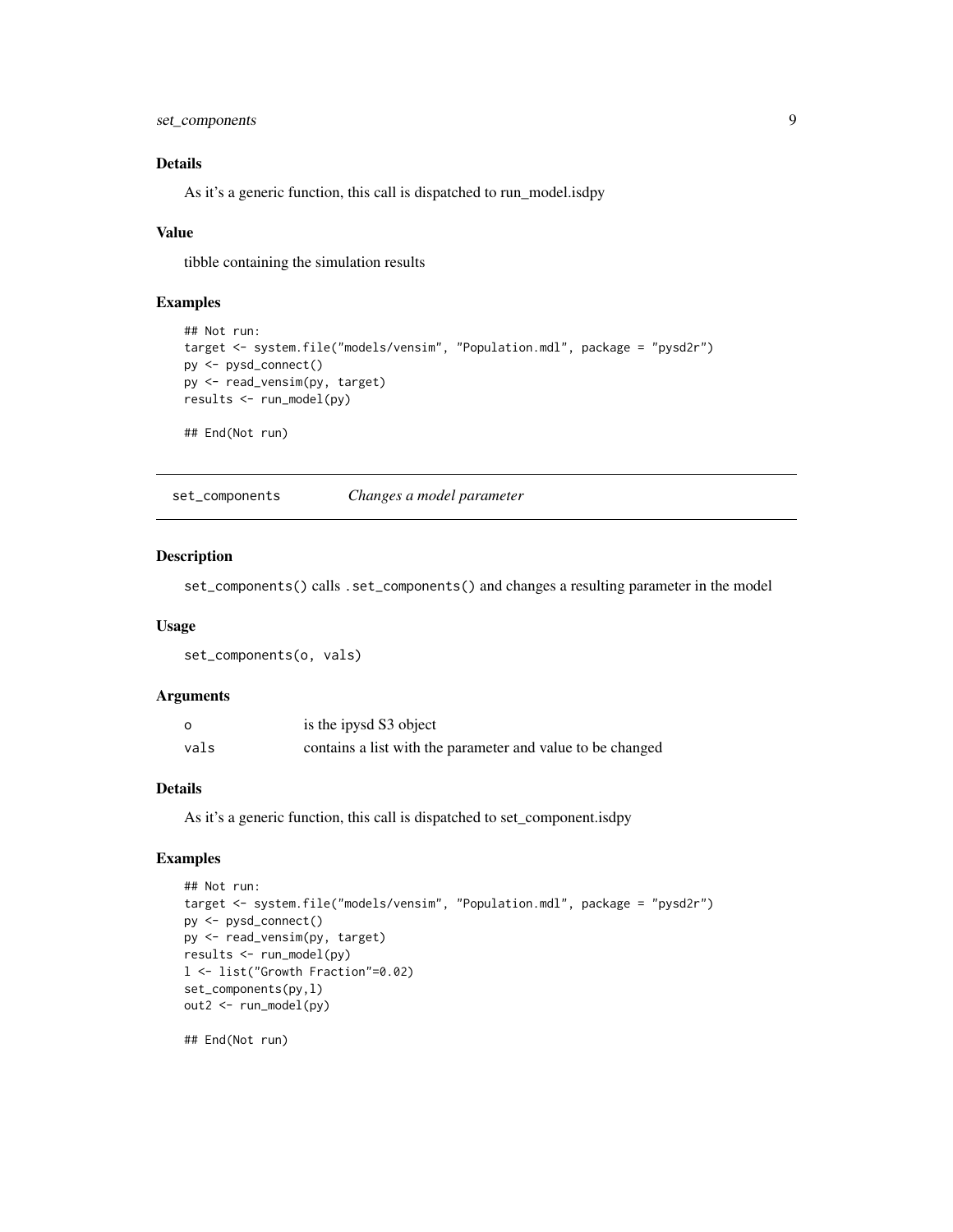<span id="page-9-0"></span>

# Description

set\_time\_valuesl() sets the simulation times and DT

# Usage

```
set_time_values(o, init, final, DT)
```
# Arguments

| $\Omega$ | is the ipysd S3 object |
|----------|------------------------|
| init     | is the initial time    |
| final    | is the final time      |
| DT       | is the time step       |

# Examples

```
## Not run:
target <- system.file("models/vensim", "Population.mdl", package = "pysd2r")
py <- pysd_connect()
py <- read_vensim(py, target)
set_time_values(py,0,10,0.5)
```
## End(Not run)